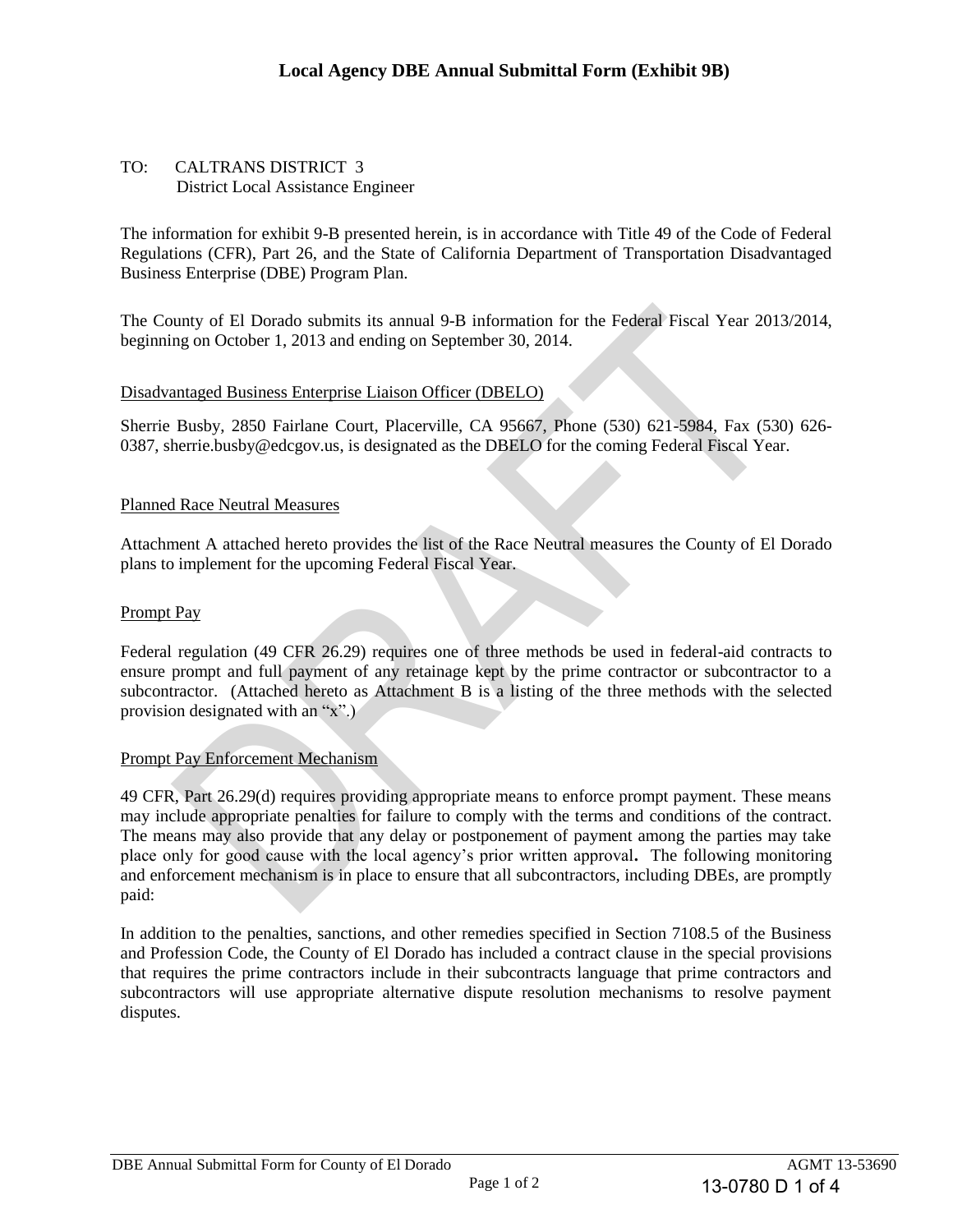Submitted by:

### **C O U N T Y OF E L DO R A D O**

 $B_{\rm eff}$  and  $B_{\rm eff}$  are the set of the set of the set of the set of the set of the set of the set of the set of the set of the set of the set of the set of the set of the set of the set of the set of the set of the set

| Dated:                                                                                                                                                                                                                         |
|--------------------------------------------------------------------------------------------------------------------------------------------------------------------------------------------------------------------------------|
|                                                                                                                                                                                                                                |
| CALIFORNIA DEPARTMENT OF TRANSPORTATION                                                                                                                                                                                        |
|                                                                                                                                                                                                                                |
|                                                                                                                                                                                                                                |
| Dated: the contract of the contract of the contract of the contract of the contract of the contract of the contract of the contract of the contract of the contract of the contract of the contract of the contract of the con |
|                                                                                                                                                                                                                                |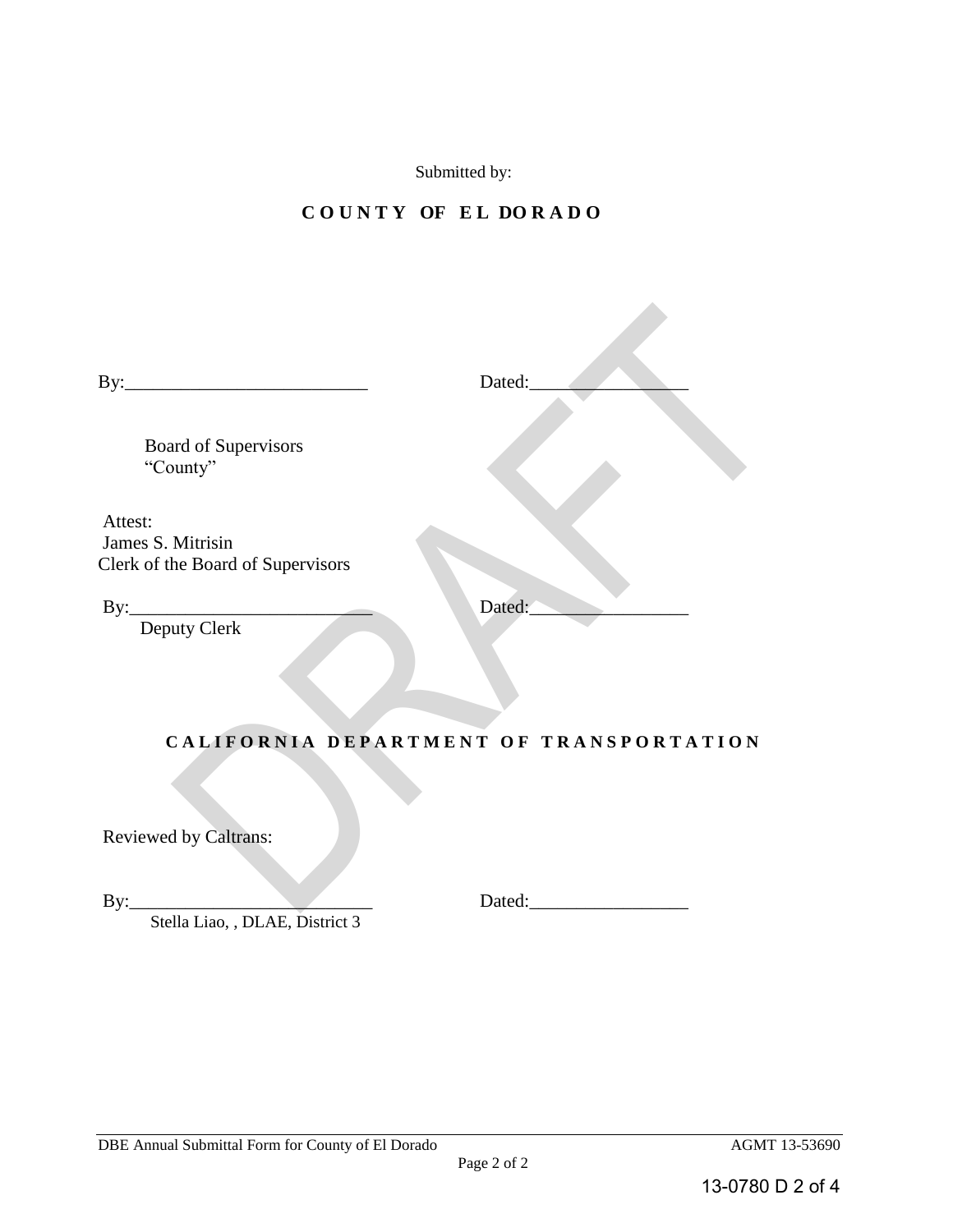### **Attachment A**

# **County of El Dorado**

# **Disadvantaged Business Enterprise (DBE) Program**

### **Race Neutral Measures**

County of El Dorado plans to implement the following Race Neutral measures for the upcoming Federal Fiscal Year 2013-2014:

- 1. Arrange solicitations, times for the presentation of bids, quantities, specifications, and delivery schedules in ways that facilitate DBE, and other small businesses, participation (e.g., unbundling large contracts to make them more accessible to small businesses, requiring or encouraging prime contractors to subcontract portions of work that they might otherwise perform with their own forces);
- 2. Through the Good Faith Effort requirements included in the County's contracts, provide assistance in overcoming limitations such as inability to obtain bonding or financing (e.g., by such means as simplifying the bonding process, reducing bonding requirements, eliminating the impact of surety costs from bids, and providing services to help DBEs, and other small businesses, obtain bonding and financing); my of El Dorado plans to implement the following Race Neutral measures for ming Federal Fiscal Year 2013-2014:<br>
1. Arrange solicitations, times for the presentation of bids, quantities, specification and delivery schedules
- 3. Ensure compliance with prompt payment specifications by requiring prime contractors to include in their subcontracts language providing that prime contractors and subcontractors will use appropriate alternative dispute resolution mechanisms to resolve payment disputes, and by enforcing the provisions of Section 7108.5 of the Business and Professions Code;
- 4. Track all DBE participation on federally-assisted contracts, including monitoring the Commercially Useful Function of DBEs;
- 5. Host construction pre-bid meetings, encourage all businesses to attend, and facilitate networking among potential bidders;
- 6. Maintain County website describing projects advertised for bids; and
- 7. Unbundle large consultant contracts into smaller contracts.